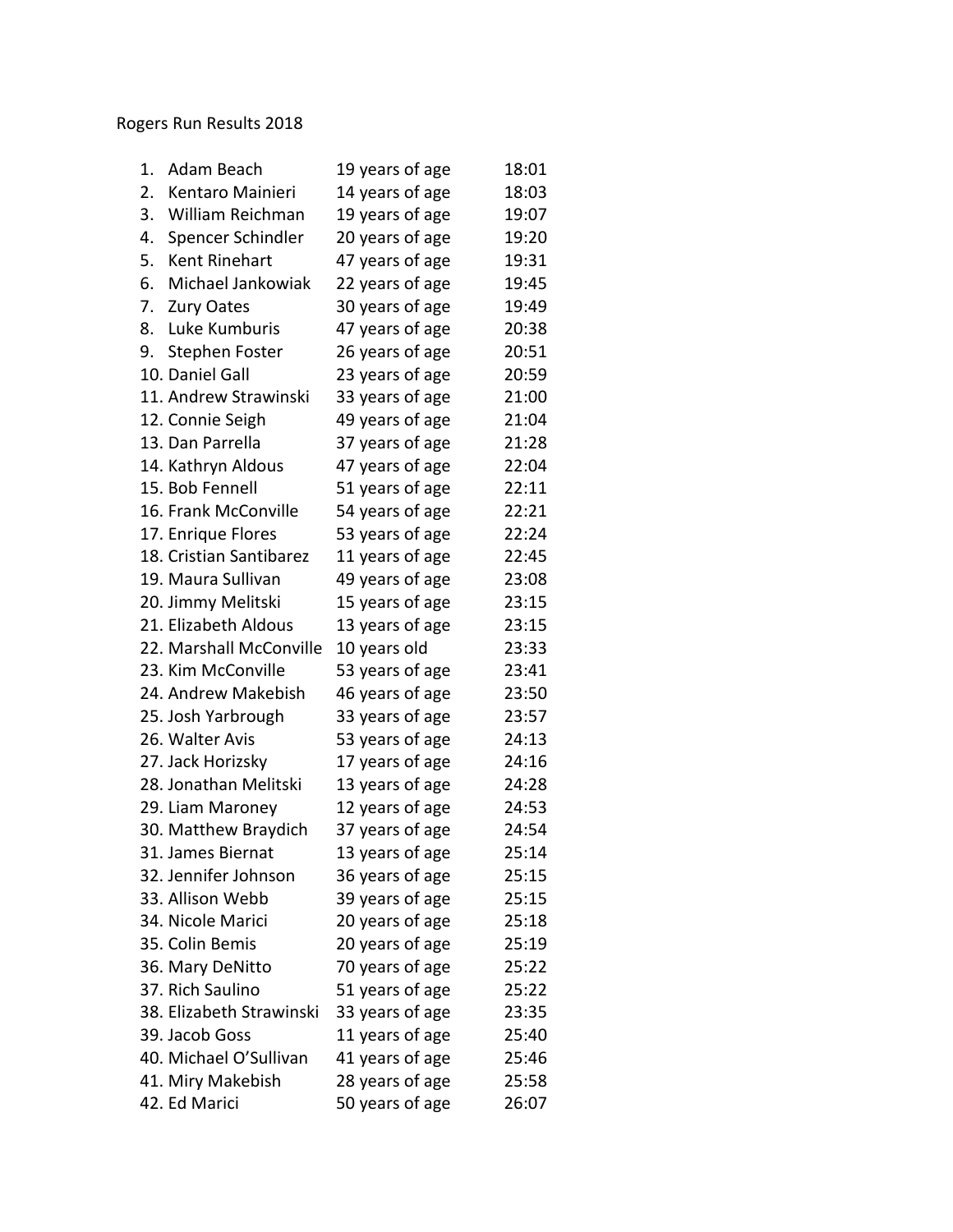| 43. Maddie Anderson                      | 14 years of age | 26:08 |
|------------------------------------------|-----------------|-------|
| 44. Gary St Onge                         | 60 years of age | 26:10 |
| 45. Michele Reina                        | 24 years of age | 26:28 |
| 46. Phil Canion                          | 67 years of age | 26:25 |
| 47. Rebecca Maroney                      | 39 years of age | 26:29 |
| 48. William Hack                         | 12 years of age | 26:30 |
| 49. Kris                                 | 38 years of age | 26:34 |
| 50. Nicole Smaldone                      | 42 years of age | 26:35 |
| 51. Lucy Almada-Makebish 21 years of age |                 | 26:36 |
| 52. Wendy Bacon                          | 36 years of age | 26:40 |
| 53. Tim Mahoney                          | 54 years of age | 26:55 |
| 54. Chris Montalto                       | 37 years of age | 27:00 |
| 55. Sally Dwyer-McNulty                  | 51 years of age | 27:20 |
| 56. Sharon Santandra                     | 57 years of age | 27:28 |
| 57. Leah Feldman                         | 31 years of age | 27:30 |
| 58. Ashley Santibariez                   | 13 years of age | 27:36 |
| 59. Kimm Alexander                       | 46 years of age | 27:39 |
| 60. Laura Holloran                       | 23 years of age | 27:40 |
| 61. Jasper Fox Sr.                       | 41 years of age | 28:06 |
| 62. Tom Ranieri                          | 49 years of age | 28:22 |
| 63. Sarah Imboden                        | 36 years of age | 28:24 |
| 64. Melissa Hietanen                     | 42 years of age | 28:27 |
| 65. Bill Wingard                         | 49 years of age | 28:34 |
| 66. Tiffany VanAlstyne                   | 32 years of age | 28:36 |
| 67. Jim Fenner                           | 35 years of age | 28:38 |
| 68. Dave Fenner                          | 65 years of age | 28:39 |
| 69. Betsy Biernat                        | 43 years of age | 28:59 |
| 70. Caitlin Smart                        | 27 years of age | 29:13 |
| 71. Justin Crawford                      | 34 years of age | 29:14 |
| 72. Deb Domack                           | 51 years of age | 29:26 |
| 73. Catherine Hare                       | 24 years of age | 29:54 |
| 74. Tara Wagner                          | 45 years of age | 30:27 |
| 75. Beth Connolly                        | 46 years of age | 30:30 |
| 76. Lindsay Clark                        | 29 years of age | 30:42 |
| 77. Mike Belfi                           | 40 years of age | 30:42 |
| 78. Owen Maroney                         | 9 years of age  | 31:07 |
| 79. Mark Maroney                         | 46 years of age | 31:08 |
| 80. Billy Deis                           | 22 years of age | 31:09 |
| 81. Tom D'Amicantonio                    | 58 years of age | 31:39 |
| 82. Molly McConville                     | 12 years of age | 31:40 |
| 83. Michelle Lowney                      | 43 years of age | 31:47 |
| 84. Susan Martino                        | 50 years of age | 31:53 |
| 85. Laura Dipper                         | 37 years of age | 32:17 |
| 86. Chris Hertel                         | 29 years of age | 32:19 |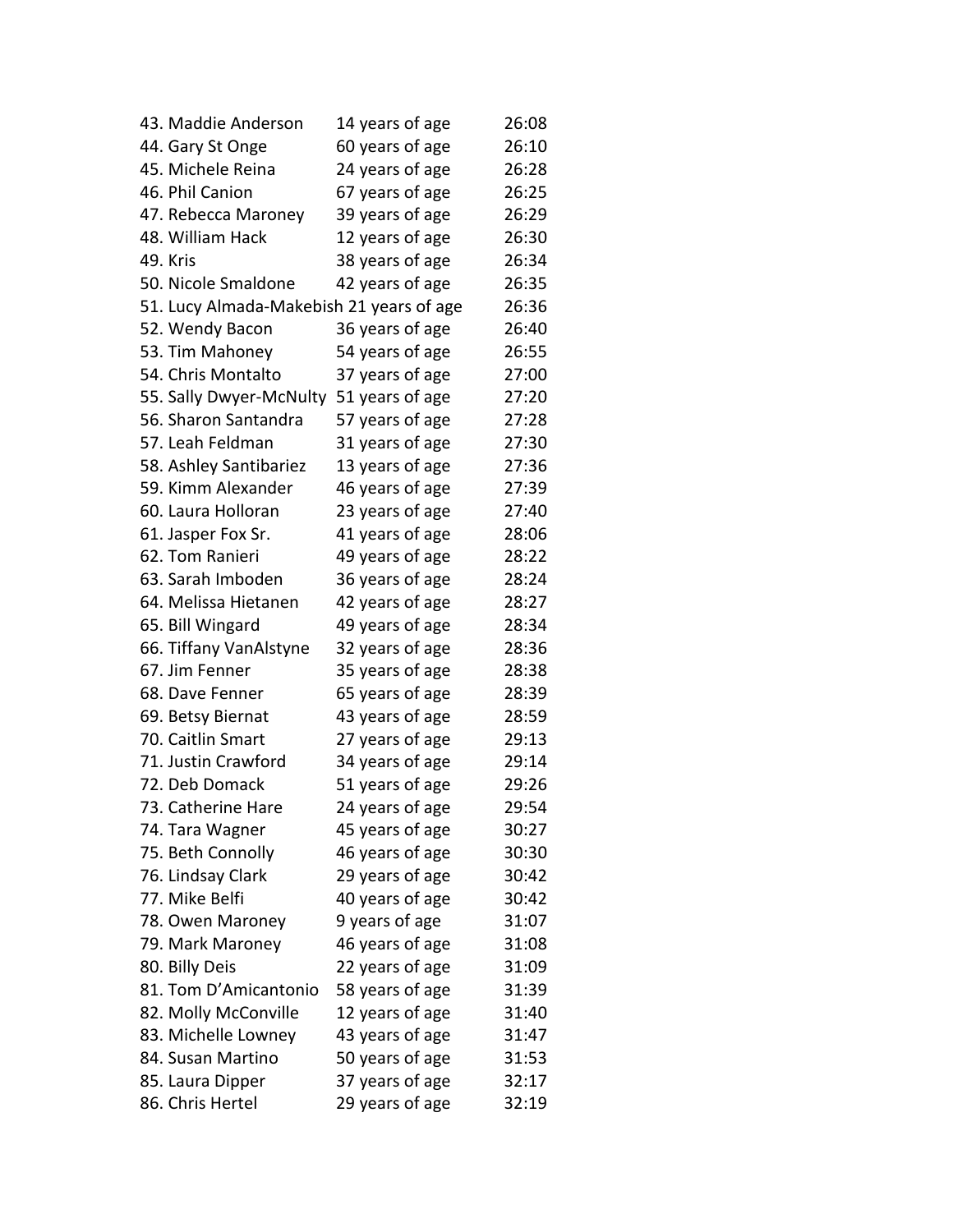| 87. Chelsea Hertel |                            | 29 years of age                             | 32:28   |
|--------------------|----------------------------|---------------------------------------------|---------|
| 88. Carla Thorpe   |                            | 58 years of age                             | 32:29   |
|                    |                            | 89. Krista Scibelli-Wingard 37 years of age | 32:30   |
| 90. Ian Burns      |                            | 10 years of age                             | 32:56   |
| 91. David Burns    |                            | 46 years of age                             | 32:56   |
|                    | 92. Matthew Rosenthal      | 61 years of age                             | 33:02   |
|                    | 93. Meaghan Tartaglia      | 34 years of age                             | 33:02   |
| 94. Rich Mueller   |                            | 70 years of age                             | 33:29   |
|                    |                            | 95. Becky Schnackenberg 31 years of age     | 33:57   |
|                    | 96. Bridget Pomerantz      | 41 years of age                             | 34:19   |
| 97. Jessica Beach  |                            | 50 years of age                             | 34:37   |
| 98. Neil Bostian   |                            | 23 years of age                             | 35:02   |
| 99. Mark Condon    |                            | 50 years of age                             | 35:12   |
| 100.               | Julia Duch                 | 12 years of age                             | 35:33   |
| 101.               | Jim Lowney                 | 59 years of age                             | 35:47   |
| 102.               |                            | Samara Fernandez 13 years of age            | 35:53   |
| 103.               |                            | Karin Williams Fernandez 43 years           | 35:54   |
| 104.               | Lisa Lloyd                 | 39 years of age                             | 36:09   |
| 105.               |                            | Chrissy Joel 30 years of age                | 36:19   |
| 106.               |                            | Priya Tamba 28 years of age                 | 38:03   |
| 107.               |                            | Kim Connolly 47 years of age                | 38:06   |
| 108.               | <b>Tim Dipper</b>          | 66 years of age                             | 39:07   |
| 109.               |                            | Ana Makebish 44 years of age                | 39:39   |
| 110.               | Rachel Scott               | 27 years of age                             | 39:40   |
| 111.               |                            | Kamal Tambakuwala 27 years                  | 39:49   |
| 112.               |                            | Liv Christensen 12 years of age             | 41:50   |
| 113.               |                            | Kris Christensen 46 years of age            | 41:51   |
| 114.               |                            | Sokie Stanczyk 57 years of age              | 43:14   |
| 115.               | Sunny Shakhawala 30 years  |                                             | 43:52   |
| 116.               |                            | Jessica Fox 43 years of age                 | 45:08   |
| 117.               |                            | Justine Peters 47 years of age              | 45:44   |
| 118.               | Beth Cole                  | 47 years of age                             | 45:45   |
| 119.               | Liz Lowney                 | 17 years of age                             | 46:19   |
| 120.               | Diana Covarrubias 31 years |                                             | 46:56   |
| 121.               |                            | Katie Lowney 15 years of age                | 49:10   |
| 122.               | Faith Leedy                | 17 years of age                             | 51:18   |
| 123.               |                            | Nuala Seabrook 14 years of age              | 53:09   |
| 124.               | Grace Leedy                | 16 years of age                             | 53:10   |
| 125.               |                            | Margaret Rifenburg 10 years                 | 1:00:00 |
| 126.               | Anya Rifenburg 4 years old |                                             | 1:00:00 |
| 127.               | Sandhya Rifenburg 9 years  |                                             | 1:0025  |
| 128.               | Aliya Rodriguez 20 years   |                                             | 1:00:25 |
| 129.               | India Mehta 20 years       |                                             | 1:00:25 |
| 130.               | Jen Huber                  | 36 years                                    | 1:00:26 |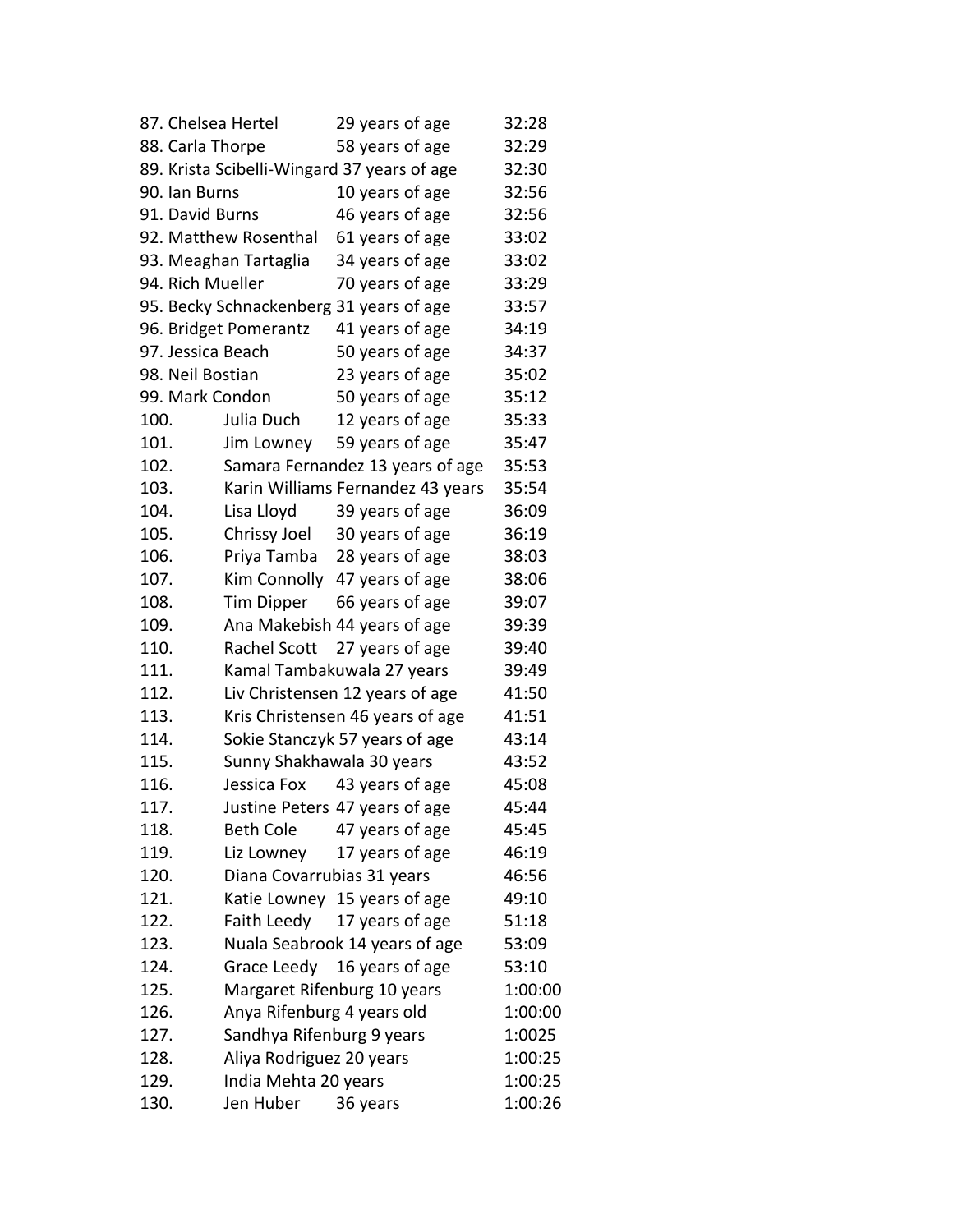| 131. | Rupali Rifenburg                      | 44 years of age | 1:00:27 |
|------|---------------------------------------|-----------------|---------|
| 132. | Selina Preyer-Blakney 31 years of age |                 | 1:00:28 |
| 133. | Kevin Rifenburg                       | 48 years of age | 1:00:28 |
| 134. | Sean Preyer-Blakeney 31 years of age  |                 | 1:00:29 |

Age Group Awards

| Overall Male - Adam Beach |                                                                           | Overall Female Connie Seigh                                            |
|---------------------------|---------------------------------------------------------------------------|------------------------------------------------------------------------|
| Under 10                  | 1. Owen Maroney<br>2. Sandhya Rifenburgh                                  | Under 10 years<br>1. Anya Rifenburgh                                   |
| 10-14 ale                 |                                                                           | 10-14 Female                                                           |
|                           | Kent Mainieri<br><b>Cristian Santibarez</b><br><b>Marshall McConville</b> | <b>Elizabeth Aldous</b><br>Maddie Anderson<br><b>Ashley Santibarez</b> |
| 15-19 Male                |                                                                           | 15-19 Female                                                           |
|                           | Will Reichman<br>Jimmy Meletski<br>Jonathan Meletski                      | Liz Lowney<br>Katie Lowney<br>Faith Leedy                              |
| 20-29 Male                |                                                                           | 20-29 Female                                                           |
|                           | Spencer Schlinder<br>Michael Jankowiak<br>Stephen Foster                  | Nicole Marici<br>Miry Makebish<br>Michele Reina                        |
| 30-39 Male                |                                                                           | $30 - 39$ Female                                                       |
|                           | <b>Zury Oates</b><br>Andrew Strawinski<br>Dan Parella                     | Jennifer Johnson<br><b>Allison Webb</b><br>Elizabeth Strawinski        |
| 40-49 Male                |                                                                           | 40-49 Female                                                           |
|                           | Kent Reinhart<br>Luke Kumburis<br><b>Andrew Makebish</b>                  | Kathryn Aldous<br>Maura Sullivan<br>Nicole Smaldone                    |